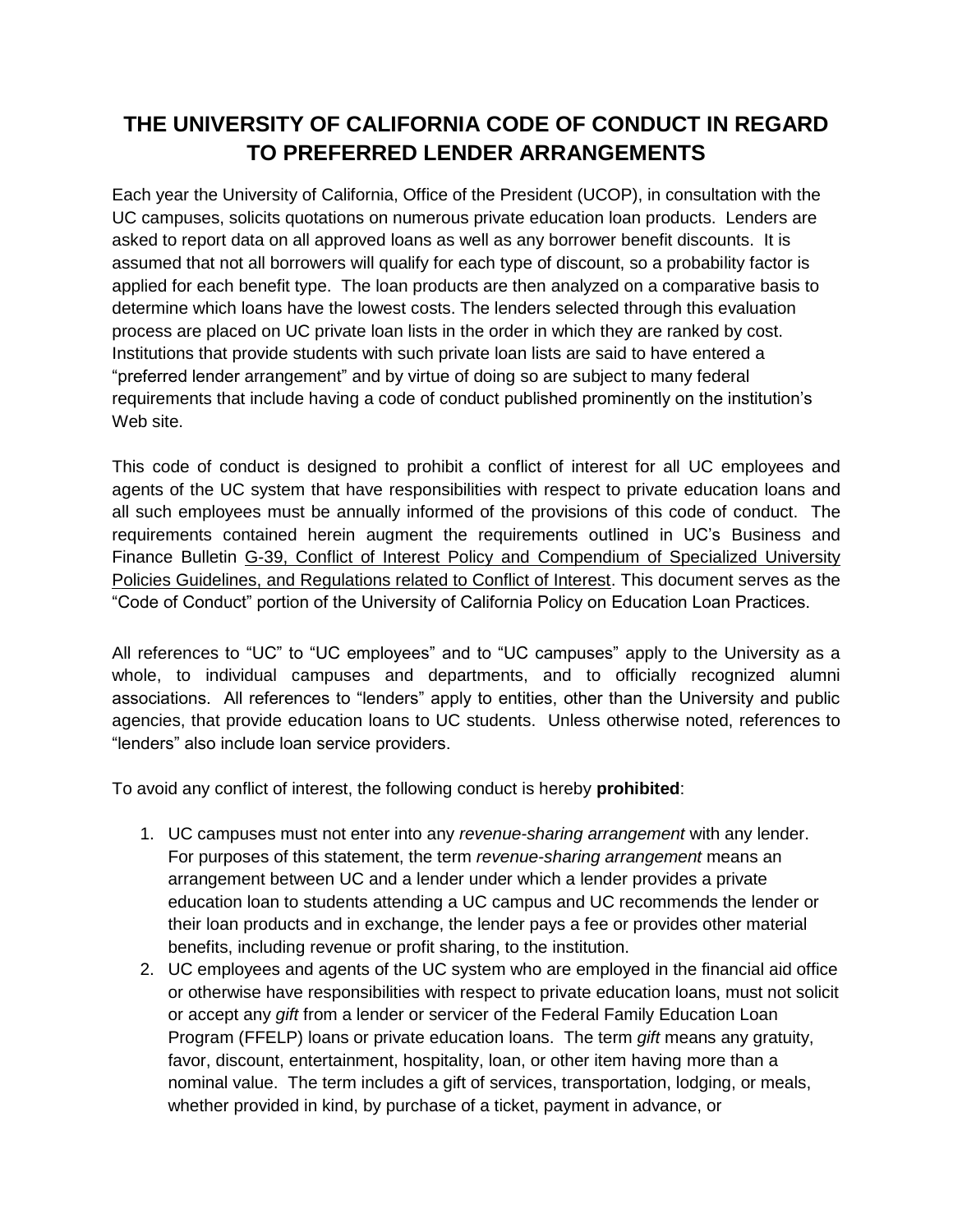reimbursement (except for reasonable expenses as specified in paragraph 11 in this code of conduct) after the expense has been incurred. **The term** *gift* **does not include any of the following:**

- a. Standard material, activities, or programs on issues related to a loan, default aversion, default prevention, or financial literacy, such as a brochure, a workshop, or training.
- b. Food, refreshments, training, or informational material furnished to a UC employee or agent of the UC system as an integral part of a training session that is designed to improve the service of a lender, servicer of FFEL Program loans or private education loans to the institution, if such training contributes to the professional development of the UC employee or agent of the UC system. Please note, however, that any UC employee required to file Form 700 under the Public Records Act (PRA), is limited to \$420 per year in gifts that may include food from a reportable source.
- c. Favorable terms, conditions, and borrower benefits on a private education loan provided to a student employed by the institution if such terms, conditions, or benefits are comparable to those provided to all students of the institution.
- d. Entrance and exit counseling services provided to borrowers to meet the institution's responsibilities for entrance and exit counseling as long as the institution's staff are in control of the counseling (whether in person or via electronic capabilities) and such counseling does not promote the products or services of any specific lender.
- e. Philanthropic contributions to an institution from a lender, servicer of FFEL Program loans or private education loans that are unrelated to private education loans. Also, any contribution from any lender or servicer that is not made in exchange for any advantage related to private education loans. For example, a UC campus can utilize third-party products that support private loan application, origination and disbursement processing (e.g. ELMNet, OpenNet. ScholarNet and the National Disbursement Network). These products may be made available at no charge to UC, gifted or provided at below-market cost, as long as the evaluation and selection process serves the best interests of the borrowers, and no advantage is given to the third-party entity that provides the product(s).
- 3. A gift to a family member of a UC employee or agent of the UC system, or to any other individual based on that individual's relationship with the agent, is considered a gift to the agent if:
	- a. The gift is given with the knowledge and acquiescence of the UC employee or agent of the UC system, and
	- b. The UC employee or agent of the UC system has reason to believe the gift was given because of the official position of the agent.
- 4. A UC employee or agent of the UC system who is employed in the financial aid office of the institution or who otherwise has responsibilities with respect to private education loans must not accept from any lender or affiliate of any lender any fee, payment, or other financial benefit (including the opportunity to purchase stock) as compensation for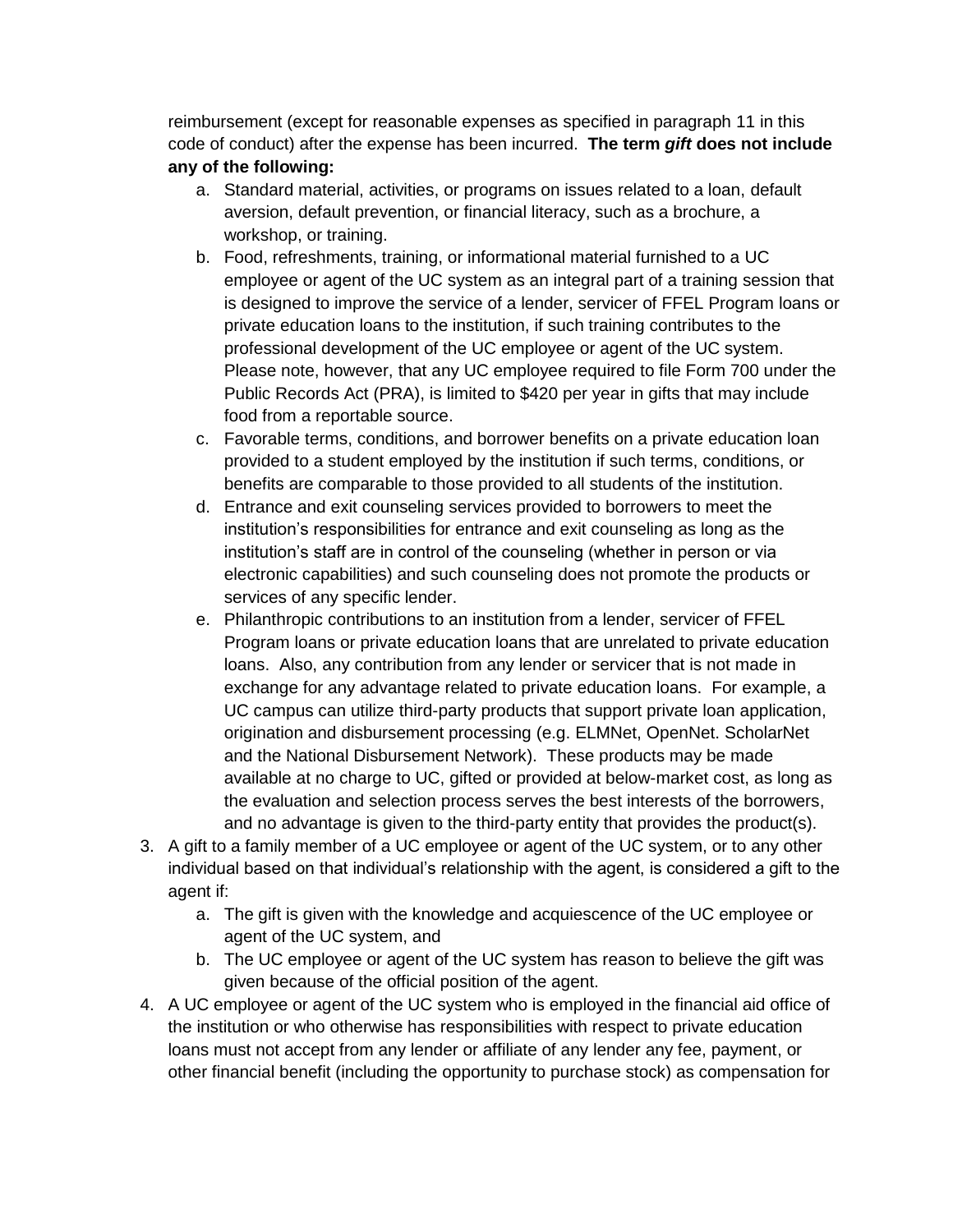any type of consulting arrangement or other contract to provide services to a lender or on behalf of a lender relating to private education loans. **This does not prohibit:**

- a. A UC employee or agent of the UC system who is not employed in the institution's financial aid office and who does not otherwise have responsibilities with respect to private education loans from performing paid or unpaid service on a board of directors of a lender, or servicer of education loans.
- b. A UC employee or agent of the UC system who is not employed in the institution's financial aid office but who has responsibility with respect to private education loans from performing paid or unpaid service on a board of directors of a lender, servicer of FFEL Program loans or private education loans, provided that the individual recuse himself or herself from participating in any decision of said board regarding FFEL Program loans or private education loans at UC.
- c. An officer, employee, or contractor of a lender or servicer of FFEL Program loans or private education loans from serving on any board of directors within the UC System or UC Alumni Associations, provided that the individual recuse himself or herself from any decision regarding FFEL Program loans or private education loans at UC.
- 5. A UC employee may not direct a borrower to a particular lender by assigning a first-time borrower, through award packaging or other methods, to a particular lender or loan product.
- 6. No individual or UC campus may promote or appear to promote any loan product or lender that has not been selected for inclusion on a UC private loan list. However, exceptions to this prohibition would be permissible when a loan program, not included on a UC private loan list, has a unique structure such that it is only available to a limited segment of the student population that is not served by the lenders on a UC private loan list. For example, if an international student cannot secure a cosigner in the United States, and is unable to obtain a loan from a loan program included on the UC private loan list for international students, a UC campus is permitted to refer the student to a specialized loan program that will accept a cosigner from that student's country of origin.
- 7. A UC campus may not refuse to certify or intentionally delay the certification of any loan based on the borrower's selection of a particular lender. However, student borrowers who select lenders that do not have an electronic interface with the campus, might experience a longer processing time due to the manual nature of the process, and such a delay would not be considered a code of conduct violation.
- 8. A UC campus must not request or accept from any lender any offer of funds to be used for private education loans to students, including recourse loans and/or funds for opportunity pool loans, in exchange for the UC campus providing concessions or promises to the lender of a specified number or volume of those loans, or entering into a preferred lender arrangement for those loans. The term *recourse loans*, as used here, refers to arrangements between schools and lenders, in which the school provides funds to a lender to offset the risk of the lender providing loans to students at the school who have a high risk of default. The term *opportunity pool loans*, as is used here, means private education loans made by a lender to students attending the institution or the family member of such students that involves a payment directly or indirectly by that